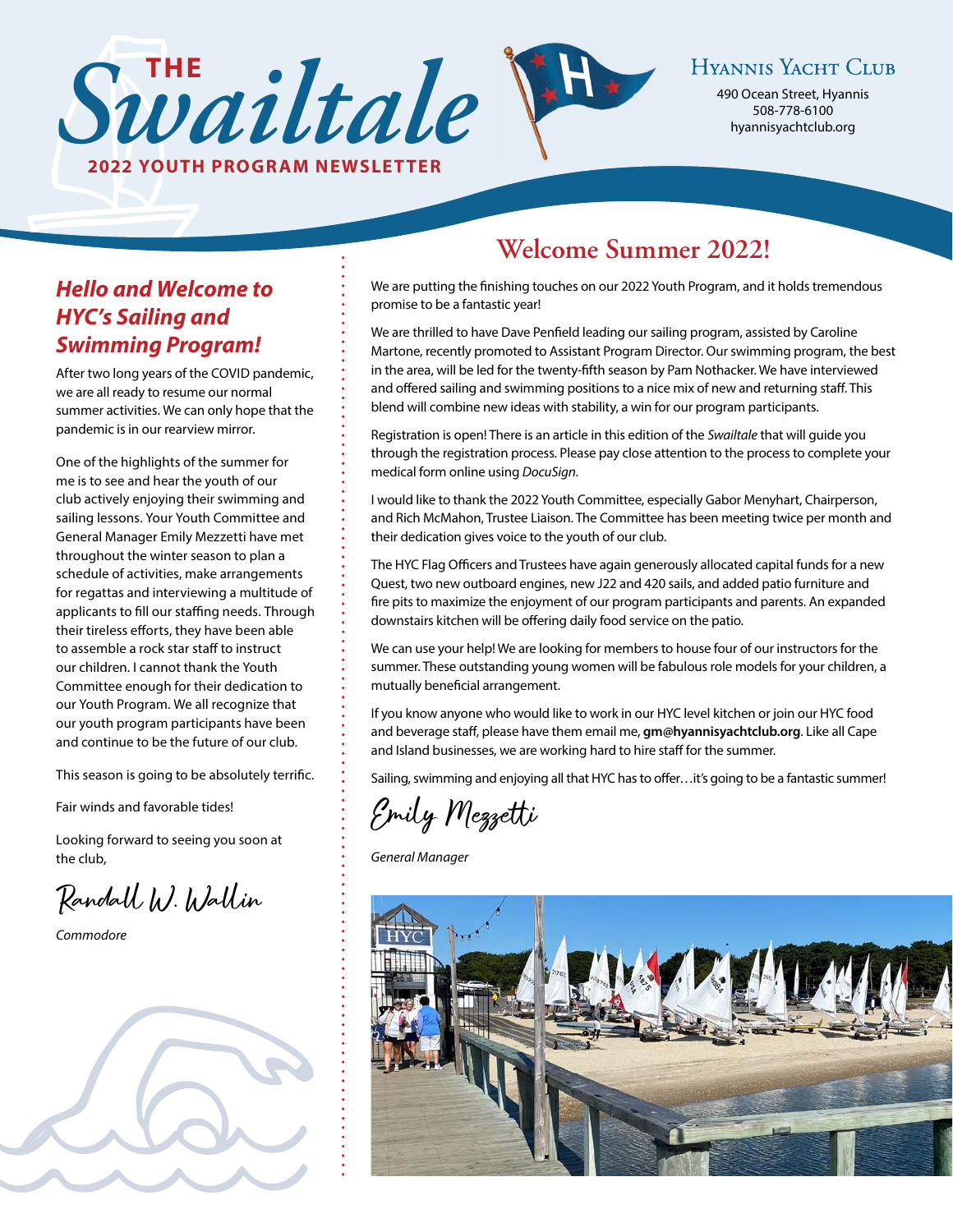# **INTRODUCING THE 2022 HYC SWIM AND SAIL STAFF**

HYC has a fantastic staff that blends experience with newcomers who bring skill diversity to our program.

We are exceptionally fortunate to have Pam Nothacker, Swim Program director, back in her leadership position for the summer of 2022. We are thrilled to have Dr. Dave Penfield leading our sailing program, with Caroline Martone as Assistant Program Director.

Both staffs have a positive blend of returning and new instructors for the 2022 season.

# **SAILING STAFF**

Dr. Dave Penfield, Program Director

Caroline Martone, Assistant Program Director Sarah Bourke Lila Coffman Olivia Demmin Ailble Fitzsimmons Patrick Igoe Meredith Kent Leah Rickard Carter Morin

Caitlin O'Connor

Julia O'Connor

Junior Instructors TBA

# **SWIM STAFF**

Pam Nothacker, Program Director Tom Conaty Caleb Cotoia Ellen Efstathiou Liam Fishback Joan Kiely Marita Nothacker Robby O'Shaughnessy Ian Smith Veronica Smith Delaney Link Teegan Link



n behalf of the Hyannis Yacht Club Youth Committee, I'd like to welcome you to our first Youth Program – dedicated newsletter of 2022. Similar to last year, we hope that this **O** n behalf of the Hyannis Yacht Club Youth Committee, I'd like to welcome you to our first Youth Program – dedicated newsletter of 2022. Similar to last year, we hope that this format will help you to find all Youth Prog be more frequent during the summer months, and will continue throughout the off season.

In this first edition, you will find information about new staff members, registration and some exciting volunteer opportunities. We hope that you will also enjoy the brief introduction of the Youth Committee members.

We are planning for a summer with lots of learning, swimming, sailing, racing and other fun activities. Please don't hesitate to reach out to any of the Committee members, the Program Directors or the General Manager if you have any questions.

Gabor Menyhart

*Youth Committee Chairperson*

# **SWIM & SAIL YOUTH PROGRAM REGISTRATION 2022 OPENED MARCH 1ST**

The sign-up process is almost the same as last year. Members who register before April 1st will get a discount of \$220 on all sailing classes. Students who sail must also sign up for swimming until they complete Community Water Safety/Basic Water Rescue. The cost of the swimming classes is included in the cost of the sailing classes, so when checking out, please choose "With Sail." Nonmembers can register beginning April 1st. If you have any questions about which class to sign your child up for, please email Emily Mezzetti, General Manager, [gm@hyannisyachtclub.org](mailto:gm@hyannisyachtclub.org).

Adult Learn to Sail classes are also open for members to Register beginning March 1st, with a \$220 discount until April 1st.

This year the only option to pay for your classes is "On Account." Once you have charged the cost of the classes, you can bring up your account online and pay with your credit card or bank account. All Youth Program fees must be paid in full by

June 15th or your daughter/son will not be allowed to attend classes. Any questions, please call the club, 508-682-1780, and ask for advice.

New for 2022, our Sailing Program Director, Dave Penfiled, will be teaching Laser Learn to Sail and Laser Learn to Race classes weekly. Adults are welcome.

Don't forget to add Competitive Swim to your student's registration. This can be added for swimmers of any age.

*Youth Program Registration - Hyannis Yacht Club* takes you right to Registration.

Also new for 2022, following registration, members will receive an email to complete and sign the Student's Medical Form through Docusign. Paper forms will not be accepted. If you miss it or lose the email, contact the club and ask for your form to be re-sent.

Preseason weekend day clinics for Opti, 420, and Lasers will be running in June. When we have the details worked out, registration will be in the same place.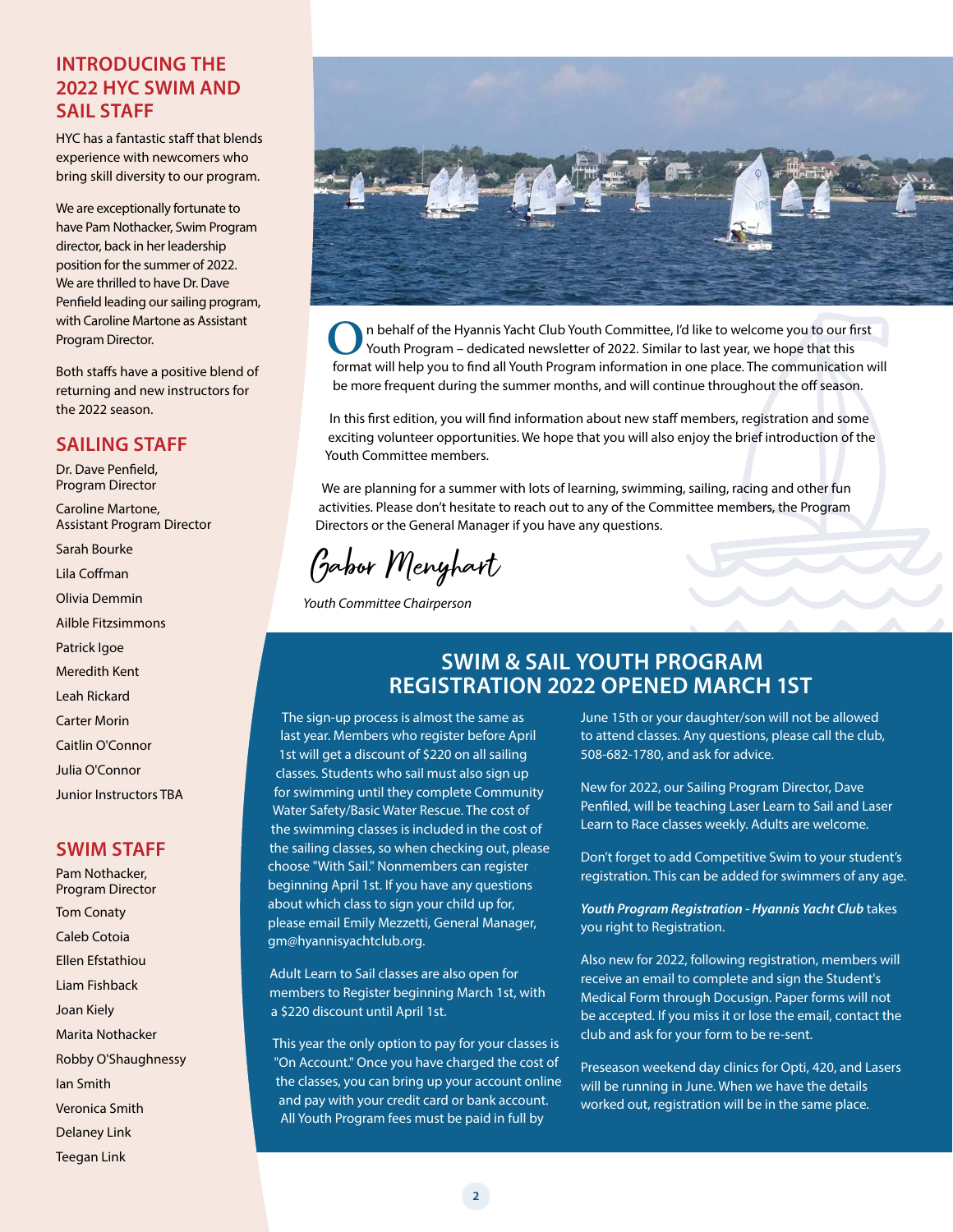# **Meet Our 2022 Youth Committee Members**

### **JUDI DEVANEY**

Judi is the Community Education Coordinator for the Alzheimer's Family Support Center in Brewster. Sailing and the ocean are two of the things that bring her joy. A favorite poem of hers is *"Sea Fever"* by John Masefield. She grew up sailing at the West Dennis Yacht Club where she sailed the family Beetle Cat, WD1. She learned sailing under the instruction of Ted Frothingham at Bass River, before the WD club was built. She also crewed for many years for her father on his Tartan 37. Her family moved to Cape Cod from Marshfield in 1988 and have been members of HYC since.

All of her children have participated in the swim/ sail program: Rachael and Jeremy sailed in Beetle Cats and Rachael swam on the swim team. Michael sailed lasers and went on to compete on the sail team at Barnstable High.

Judi's granddaughter, Fressia Jones, started in the swim/sail program at 3 years old and is now 12. She will be in Opti Race and Super Swimmers.

## **BETH HEIMLICH SMITH**

Beth is a dedicated and experienced member of the HYC Youth Committee. She has been an active member of HYC for over 25 years but has been deeply involved in the New England sailing community for many decades. She began her lifelong love of sailing at West Dennis Yacht Club racing WD100, her family's Beetle Cat, eventually moving on to Knockabouts, Wianno Seniors and more recently J22s at HYC. In addition to her local sailing, she raced competitively for the Villanova Wildcats in her college years. She currently serves as First Vice President of the Southern Massachusetts Sailing Association (SM Sailing) where she has been an active member, holding many officer positions since the late 1980s. She is a current member of the Massachusetts Bay Sailing League, previously holding positions as Executive Board member, Treasurer, and Secretary. She sits on the Executive Committee of the New England Schools' Sailing Association (NESSA). She is currently in her 25th year as the Varsity Sailing Coach for Concord Academy.

Beth adores all things HYC especially the HYC Youth Invitational, where she helps plan an awesome event and secures and/or creates the best giveaways. What Beth enjoys most about HYC is spending time on the patio with her fellow members. It is here where she obtained many titles including Rummy Cube Champion, Mother's Swim Participant, Original member of the Spatularettes and Swim Team Sleepover Chaperone for Life. Beth is married to David Smith and together they have four children, Eli, Asa, Ian and Veronica. All four of her children grew up sailing and swimming at HYC and one of them just might have stopped by the club first before heading home from the hospital.

### **STEPHEN FORASTÉ**

Stephen grew older at the Hyannis Yacht Club (he never really grew up  $\odot$ ) first as a student, and then as an instructor. Starting in Beetle Cats, Steve joined the Downeys for over 30 years of racing on Cool Cat, Blue Devil, and Gambler, along the way winning every major regatta in New England at least once. A lifelong dock rat, Steve found his way onto many other boats as well, from Melges to Maxis, racing all over the Atlantic, with podium finishes in lots of regattas, and four 12-metre North American titles on the bow of Courageous.

Steve lives off Cape with his wife, Aly, and their twins, Phineas & Phoebe. Once the twins were old enough to sail, the best place for them to learn was obviously HYC. A commitment for sure, but worth it as HYC is a true destination program. Steve is really looking forward to helping the HYC program continuously improve, and for the twins to gain lifetime friends, as Steve has.

### **RICH MCMAHON**

Rich McMahon has been involved with the Youth Committee for over 6 years. He has two children, Schuyler and Griffin, who have taken part in the program and continue to have a love for the ocean. Rich took part in the program at a young age and worked at HYC through high school and college as part of the dock staff and driving the launch. When not attending meetings, Rich enjoys sailing his 1972 Bristol 26 and fishing from a 17-foot Holby skiff. Rich is currently the club secretary and looks forward to seeing the program continue to thrive into the future.

## **GABOR MENYHART**

Gabor resides in West Barnstable with his wife Timea and three children, Sophie, Erik and Lilly. His children have been sailing and swimming at HYC for 8 years and are members of the race team. Gabor enjoys helping the youth program in any way he can and also participates in race management activities at the Club. In his spare time, Gabor works as a medical physicist in Radiation Oncology at Cape Cod Hospital. You can reach Gabor at [gmenyhart111@gmail.com.](mailto:gmenyhart111@gmail.com)

# **CAITLIN STRATTON**

Caitlin grew up at the club taking sailing and swimming lessons. She became a swimming instructor for a number of summers in high school and college and now she is down here with her three children who are participating in the program. She is a nurse at DFCI in Boston and is so happy to be able to be a part of the Youth Committee and be able to give back to the program that has given so much to her over the years.

# **SHELLY WOOLF**

Shelly grew up swimming and sailing in the youth program, beginning her HYC career with Connie Drew teaching her swim lessons. She then went on to sail beetle cats, followed by 420s, and eventually J22s. With the skills she learned in the HYC program, she was able to compete on the Georgetown University Sailing Team. She enjoyed many years teaching and coaching sailing at various clubs that included the HYC, Hyannisport Yacht Club, the Royal Hamilton Amateur Dinghy Club in Bermuda, and the Universal Access Program at Community Boating Boston. This is her third year as a member of the Youth Committee, and she has especially enjoyed giving back to the youth program, since she now have two kids currently enrolled and a third that will join them one day too!

### **MEGHAN ZARUM**

Meghan joined the Youth Committee in the fall of 2021. Her children, Marin and Leonard, have participated in the youth program for the last five years. Meghan is thrilled to have a more active role in the program and the amazing HYC community. She and her husband, Bob, and two children are full-time residents of Mashpee.







BETH HEIMLICH SMITH



STEPHEN FORASTÉ





GABOR MENYHART



CAITLIN STRATTON



MEGHAN ZARUM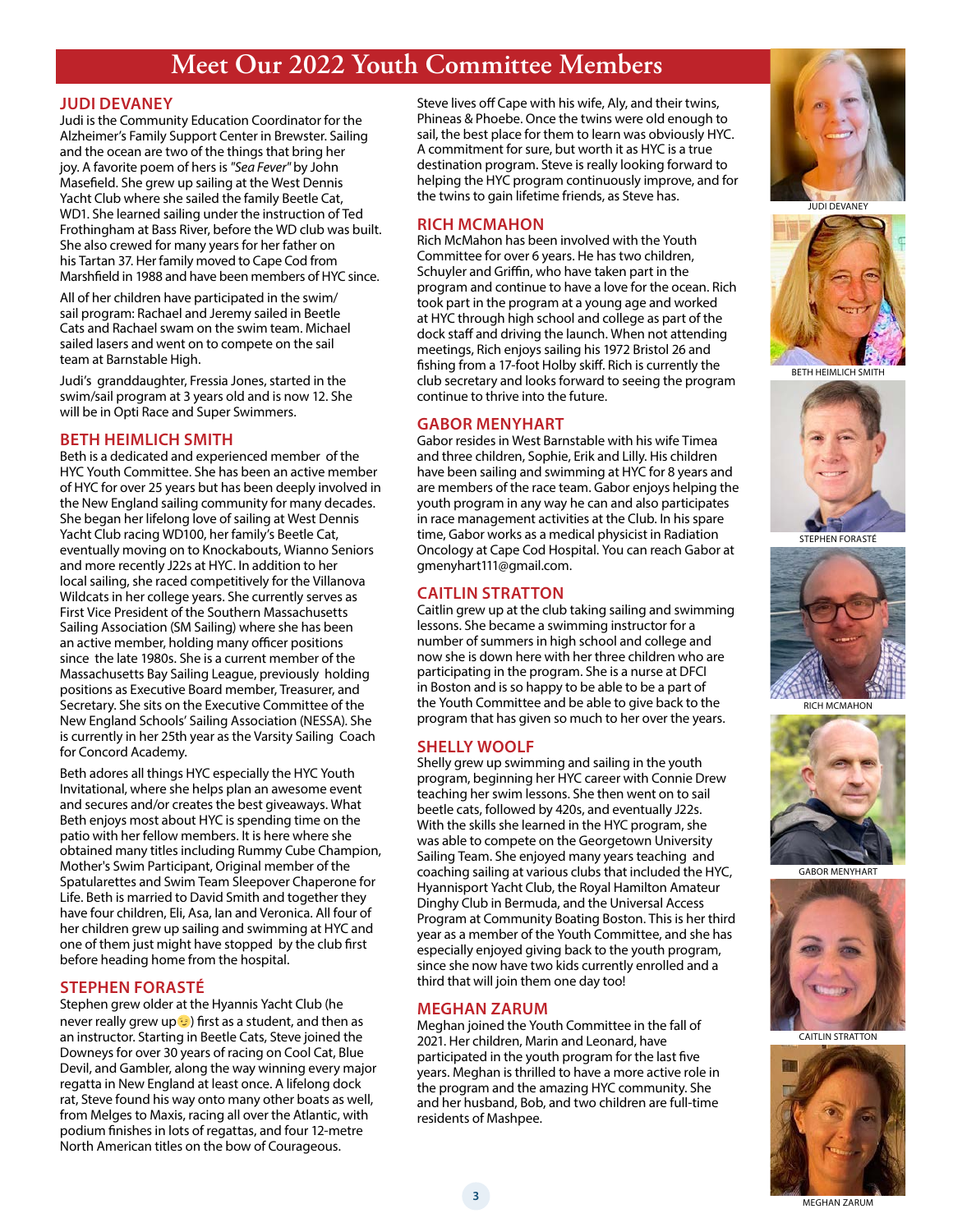# **OFFICERS & TRUSTEES**

#### **COMMODORE** Randall Wallin [rwwj22@comcast.net](mailto:rwwj22@comcast.net)

**VICE COMMODORE** John Spillane [jspillane@spillanelaw.com](mailto:jspillane@spillanelaw.com)

**REAR COMMODORE** Elizabeth Duggan [elizabethduggan@comcast.net](mailto:elizabethduggan@comcast.net)

**SECRETARY** Richard McMahon [richmc88@comcast.net](mailto:richmc88@comcast.net)

**TREASURER** William David Nurse [bnurse27b@yahoo.com](mailto:bnurse27b@yahoo.com)

#### **TRUSTEES**

Christian Blair Roy Catignani Matthew Clark Christopher Cotoia Brian Greer Brian Leaver

# HYC STAFF

# **GENERAL MANAGER**

Emily Mezzetti [gm@hyannisyachtclub.org](mailto:gm@hyannisyachtclub.org)

**CONTROLLER** Richard St. Onge [controller@hyannisyachtclub.org](mailto:controller@hyannisyachtclub.org)

**RESTAURANT MANAGER** Bob Signoriello [ctmgr@hyannisyachtclub.org](mailto:ctmgr@hyannisyachtclub.org)

**EXECUTIVE CHEF** Jeremy Martin [chef@hyannisyachtclub.org](mailto:chef@hyannisyachtclub.org)

**DOCK MASTER** Bob Rogers [dockmaster@hyannisyachtclub.org](mailto:dockmaster@hyannisyachtclub.org)

**OFFICE MANAGER** Kelly Carney [accounts@hyannisyachtclub.org](mailto:accounts@hyannisyachtclub.org)

**DINING ROOM MANGER** Jodi Hopkins

**EVENTS MANAGER** Kelly McCoy [events@hyannisyachtclub.org](mailto:events@hyannisyachtclub.org)

**FACILITIES** Matt Valliere [facilities@hyannisyachtclub.org](mailto:facilities@hyannisyachtclub.org)



# **HYC Level Capital Improvements**

The HYC Board of Trustees has again dedicated capital funds to positively impact the HYC Member experience.

The 2022 list includes two new outboard engines. One was originally scheduled for delivery in 2021, but supply chain issues impacted this plan. We are fortunate that we were able to secure two for the 2022 season. These engines will go on Big Whaler and a Gray Rib.

The Harbor Point has had some major engine repairs to keep it running well throughout the season. It's important for us to have two launches, driven by certified launch drivers, throughout our busy summer season.

We've added more furniture to our patio for the use of our members. This includes additional tables, chairs, and umbrellas to match our 2021 purchase. We will be replacing our fire pits to add enhanced ambiance in the evening hours.

The HYC level kitchen has been expanded! We are hopeful that the equipment ordered will arrive according to schedule, and that we can secure the staff to keep the kitchen operational 7 days a week, 11:30 a.m. – 8:00 p.m.

We are tidying up Opti Alley with some new carpet to protect the boats stored on the racks.

Finally, we will be purchasing a fourth Quest to better meet the needs of our youth program participants.

On behalf of the Youth Committee, we thank the Board of Trustees for the funds dedicated to enhancing HYC member value and service.



# **SUMMER 2022: HYC LEVEL FOOD SERVICE**

Bob Signoriello, Food and Beverage Manager, and Jeremy Martin, Executive Chef, continue to collaborate to find ways to grow and improve food service on the HYC level.

During the winter, we began an expansion of the HYC level kitchen. Our goal is to be able to produce a "pub style" menu for our HYC members from that kitchen. This menu will include sandwiches, salads, burgers, and other popular food items.

We would like to continue our "Boxed Lunch Program" that began in 2021. Families ordered lunch on their way in to class, and the Food and Beverage Team had the lunch boxed and ready at noon. The choices will align with the HYC level menu. This helps our team immensely with the volume of food ordered between noon and 1:00 p.m.

It will be healthy and delicious, and we look forward to our youth participants and all our members enjoying meals on our beautiful HYC patio!

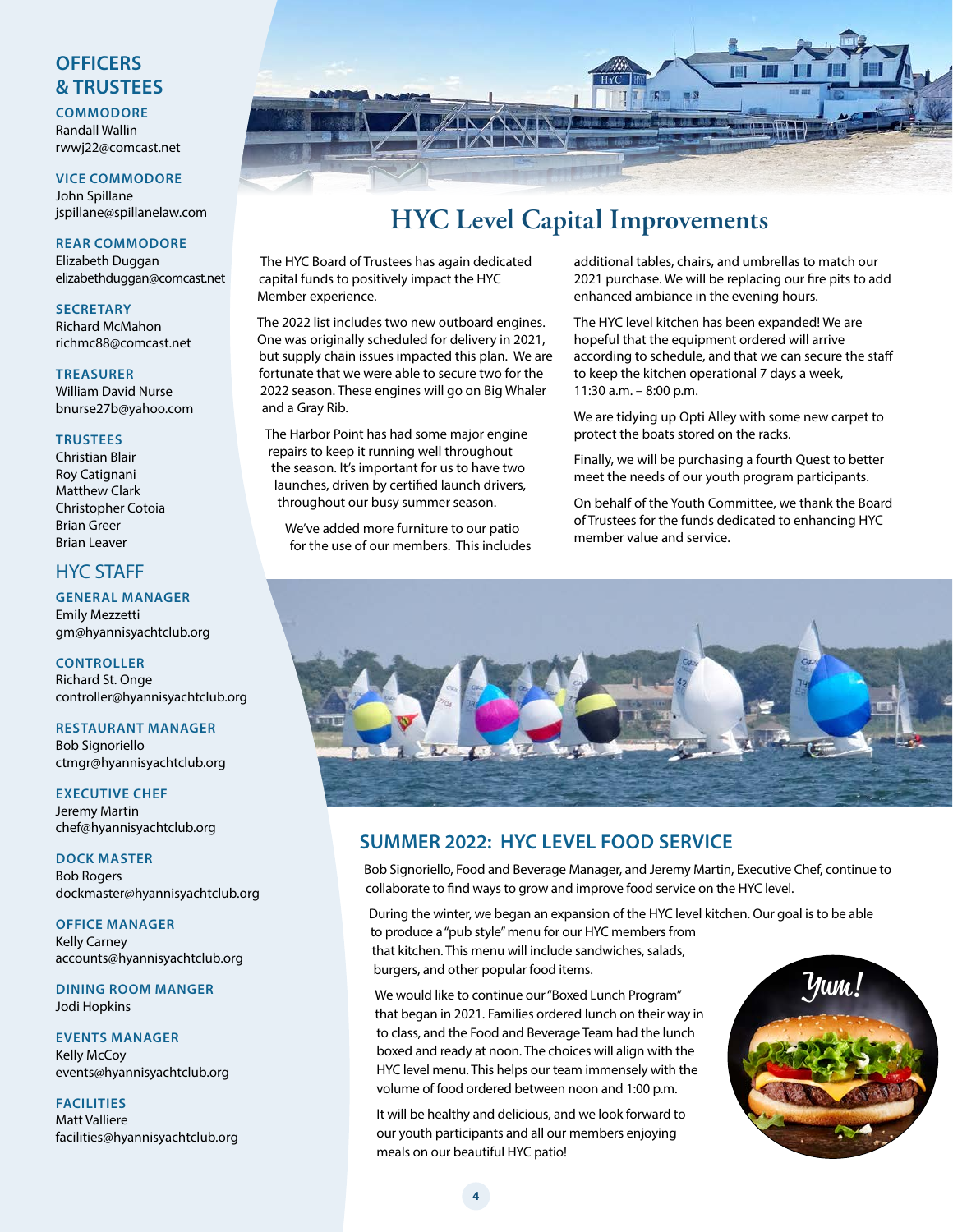# **HELMETS = SAFE SAILING**

This year the HYC youth program is *strongly recommending* the use of helmets for all of our sailors. Why? Safety is our paramount concern, and helmets should be considered as important as life jackets when it comes to small boat sailing. An unconscious sailor in the water can drown even while wearing a life jacket.



The use of helmets is required in most organized contact sports, and now is expected when it comes to other common sports, such as bicycling and skiing. Head injuries are not uncommon in sailing, often from the boom swinging unexpectedly. An MIT study found head injuries occur most frequently in moderate winds. We have all seen bumps to the head, resulting in tears and stopping the class. Helmets can prevent these, as well as lacerations and fractures. They also reduce the risk of intracranial injuries, such as concussions and brain bleeds.

Top sailors are now recognizing the need for helmets. All of the America's Cup teams wear them, and they are being required by an increasing number of college, high school, and youth sailing programs.

If you decide to get a helmet for sailing safety, make sure it is a sailing or water-sports helmet. We encourage you to try them on before purchasing. Good brands to consider are Protec, Forward, Bern, Gath, Rooster, Ion, and Zhik, but there are certainly others.

And if you have concerns or questions about helmet use, ask Dave Penfield, our new sailmaster and retired ER doc. He practices what we are preaching, as he always wears a helmet when sailing his Laser, and when Windsurfing or Kiteboarding.

# **EXCITING VOLUNTEER OPPORTUNITIES**

### *Housing*

The Club is in the process of hiring instructors from out of state and even from overseas. We are looking for volunteer families who could house one or more instructors during the summer months. If interested, please contact Emily Mezzetti, General Manager, at [gm@hyannisyachtclub.org.](mailto:gm@hyannisyachtclub.org)

# *Mentor Families*

In order to ease the transition for new families who are joining the youth program, we are starting a new initiative. The goal is to have a more seasoned family with similar age children to partner as a mentor with the new family. If you are interested in taking on this noble role, please contact Gabor Menyhart, Youth Committee Chair, at [gmenyhart111@gmail.com](mailto:gmenyhart111@gmail.com).

# **HIGHLY SUCCESSFUL "PATIO PALS" PROGRAM RETURNS FOR SUMMER 2022**

Started last summer, Patio Pals will continue for the summer of 2022. This outstanding program offers surround care for our younger sailors and swimmers when they are not in classes Monday through Friday between 8:30 a.m. and 4:30 p.m.

Jan Burke will be returning this year to coordinate the program. She will oversee lunchtime and the coordination of fun activities to productively and safely fill the time before, between, and after classes. The cost this year will be \$16.50 per hour with a \$22 per hour family maximum. The location, south of the Scudder Room entrance, will be the same, and the sign-up system (letting us know by the morning if you'd like your child to participate) will also remain in place.

We look forward to many of our families utilizing this HYC service!

# **WELCOME "DR. DAVE" – OUR NEW SAILMASTER!**

Many of you may know Dave Penfield (aka Dr. Dave), as he has been a member of HYC for 39 years. He most recently was the 420 race team coach at OYC, and during his younger years he was the head instructor at 3 different yacht clubs over 5 summers. He has had a successful dinghy racing career; some highlights include 4th in the Sears Cup finals, 2nd in the intercollegiate N.A.s and winning the 470 N.A.s and the 5-0-5 World Championships. After a long hiatus he has returned to racing in the Laser – doing well in New England competition – and won our own Frank Bearse award last year. He complements his racing by windsurfing and kiteboarding for fun, as well as cruising. He has logged over 30,000 offshore miles in multihulls and now spends winters south aboard their boat Moxie while training in his Laser.

When on land Dave lives in Wellfleet with his wife Carol, and their dog Bee. He has retired from a career in medicine: 9 years in a Family Medicine private practice, followed by 27 years at Cape Cod Hospital in the ER. He is thrilled to be spending this summer helping the HYC youth program focus on fun while developing sailing, racing, and safety skills. He believes that sailing is a metaphor for life.

*"A sailor has to deal with the sea, wind, and nature; as despite their beauty they have power beyond control. If the students can learn to work collaboratively with those forces, they will succeed."* 

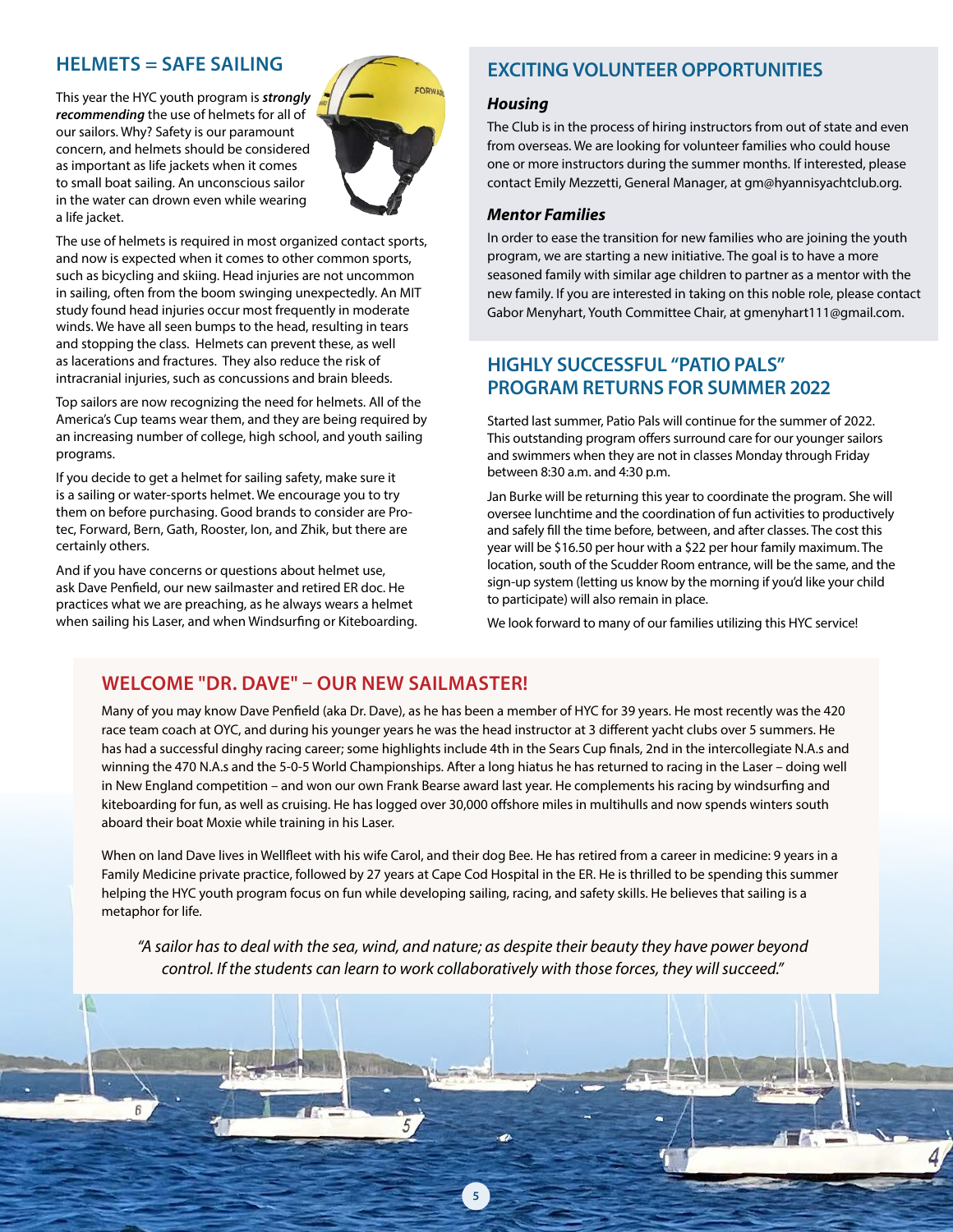

# **2022 Tentative Sailing Schedule**

| <b>Sailing</b> | <b>Monday</b>                                          | Tuesday                                                | Wednesday                                                          | Thursday                                                              | Friday                                                                                  |
|----------------|--------------------------------------------------------|--------------------------------------------------------|--------------------------------------------------------------------|-----------------------------------------------------------------------|-----------------------------------------------------------------------------------------|
| $9 - 12$       | PW (10-12)<br>Opti 1<br>420 Intro (10-1)               | Seaman 1&2<br><b>Skippers</b><br>Opti 2<br>420 Intro   | PW (10-12)<br>Opti 1<br>420 Intro<br>Intro to Lasers               | Seaman 1&2<br><b>Skippers</b><br>Opti 2<br>Instr. Training<br>$A,B^*$ | PW (10-12)<br>Opti 1<br>420 Intro                                                       |
| $1 - 4$        | Mates<br>Opti 3<br>Captains<br>Opti 4/Race<br>420 Race | Mates<br>Opti 3<br>Captains<br>Opti 4/Race<br>420 Race | Seaman 1&2<br>Opti 2<br>Opti 4/Race<br>420 Race<br><b>Skippers</b> | <b>Mates</b><br>Opti 3<br>Captains<br>Opt 4/Race<br>420 Race          | Opti 3<br>Opti 4/Race<br>420 Race<br>Adult Learn<br>to Sail<br>$(1:30-3:30 \text{ pm})$ |
| $3:30 - 5:30$  |                                                        |                                                        |                                                                    | Intro to Racing<br>Lasers                                             |                                                                                         |
| $6-8$          |                                                        |                                                        | Adult Learn<br>to Sail                                             | <b>Adult LTS</b><br>Rain Day                                          |                                                                                         |

# **Swimming Monday Tuesday Wednesday Thursday Friday 2022 Tentative Swimming Schedule**

| <b>Swimming</b> | Monday                                                                    | Tuesday                                                            | Wednesday                                      | Thursday                                                           | Friday                                                          |
|-----------------|---------------------------------------------------------------------------|--------------------------------------------------------------------|------------------------------------------------|--------------------------------------------------------------------|-----------------------------------------------------------------|
| $9 - 10$        | CWS/BWR A,B<br>Super Swim A,B<br>Inst. Training<br>$A, B^*$<br>Swimmers A | Swim Team                                                          | Swim Team<br>Adv. Beginner B<br>Intermediate C | Swim Team<br>Inst. Training A, B<br>$(9-12)*$                      | Swim Team                                                       |
| $10 - 11$       | Intermediate A<br>Adv. Swimmers A<br>Adv. Beginner C<br>Beginner 1        | Swimmers A<br>Adv. Swimmers A<br>Intermediate A<br>Adv. Beginner C | Swimmers C<br>Adv. Swimmers B<br>Beginner 1    | Swimmers A<br>Adv. Swimmers A<br>Adv. Beginner C<br>Intermediate A | CWS-Make-up<br>Beginner 1                                       |
| $11 - 12$       | Beginner 2                                                                | CWS/BWR A<br>Super Swimmer A<br>Inst. Training A                   | Beginner 2                                     | CWS/BWR A<br>Super Swimmer<br>A                                    | Beginner 2                                                      |
| $1 - 2$         | Beginner 3                                                                | Intermediate C<br>Adv. Swimmers B<br>Super Swimmer B               | Beginner 3                                     | Intermediate C<br>Adv. Swimmers B<br>Super Swimmer B               | Beginner 3                                                      |
| $2 - 3$         | Adv. Beginner A<br>Adv. Swimmers C                                        | Swimmers C<br>Adv. Beginner B<br>CWS/BWR B<br>Inst. Training B     | Adv. Beginner A<br>Adv. Swimmers C             | Swimmers C<br>Adv. Beginner B<br>CWS/BWR B                         | Adv. Beginner A<br>Adv. Swimmers C<br>CWS B for Intro<br>to 420 |
| $3 - 4$         | Swimmers B<br>Intermediate B                                              | Swim Team                                                          | Swimmers B<br>Intermediate B                   | Swim Team                                                          | Swimmers B<br>Intermediate B                                    |

*\*Instructor Training A, B is a joint Swimming and Sailing Class*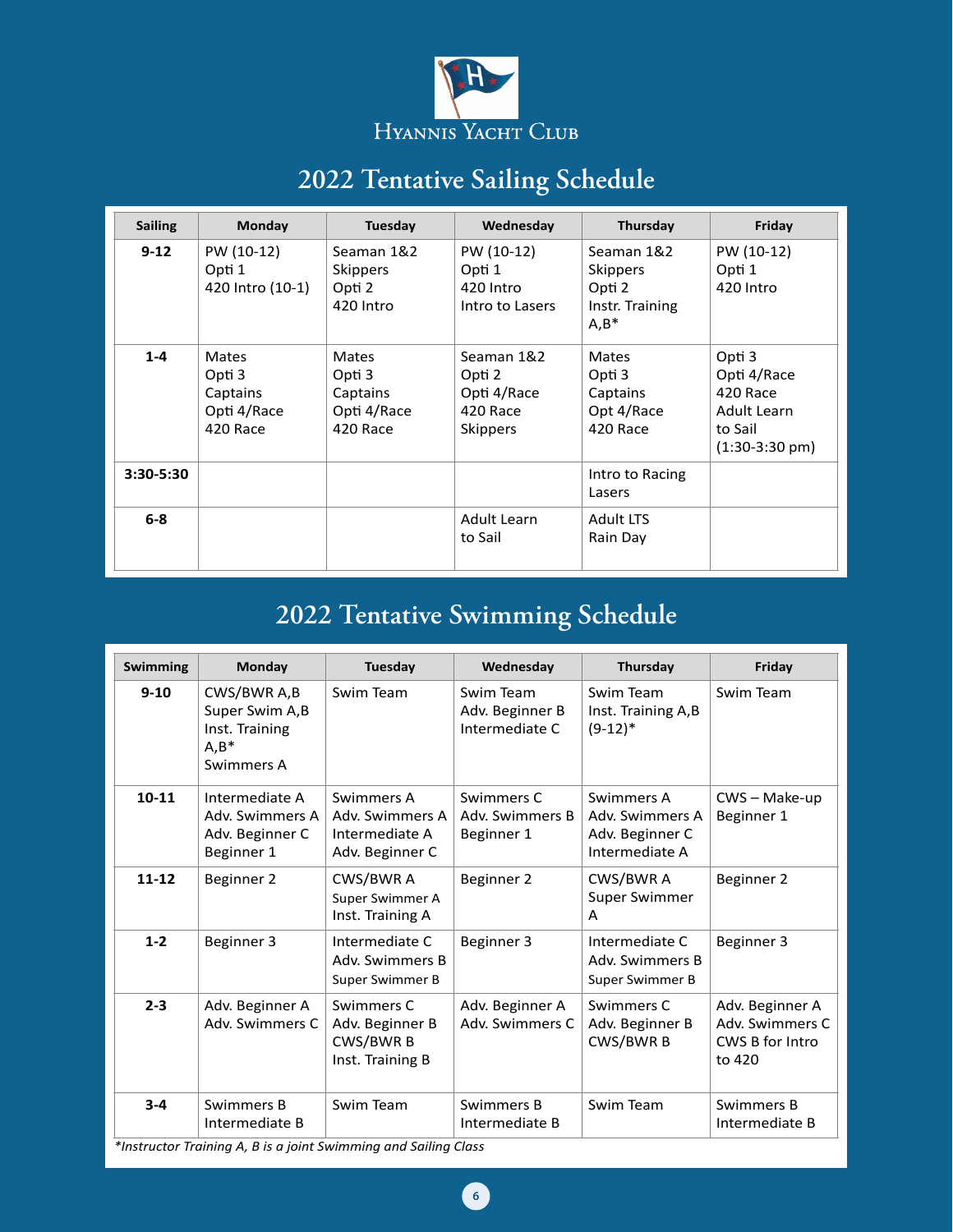# **CLASS DESCRIPTIONS 2022**

#### **PW (PEE WEES)**

**Age 6-7** Boats: Hunter 140, RS Quest, J-22

#### **3 days/week, 2 hour class MWF 10AM-12pm**

The PW class is designed as an introduction to boats, sailing, and seamanship. Focus is on beginning to understand the "rules of the road" and good sportsmanship. Students will start off with 3 or more students in a Hunter140 or RS Quest with a JI (Jr Instructor). They will learn about steering and how to use a jib and a mainsail. As students gain confidence in the boat the goal is to remove the JI so that the 3 students are sailing on their own. Students will rotate in the different positions on the boat so that they learn each position.

#### **SEAMAN**

**Age: 7-9** Boats: Hunter 140, RS Quest, J-22

#### **3 days/week, 3 hour class TTh 9AM-12PM & W 1-4PM**

Depending on their level, students will sail either with or without an instructor on board. Rules of the road and sportsmanship are critical as sailors begin to sail without an instructor. A typical scenario is three or more students to a boat, unless in a J-22 when we would have four or more to a boat. On the J-22 there will always be an instructor for safety purposes, but the goal is for them to become an observer, giving instruction and tips, rather than participating in sailing the boat. Students will be grouped so that they have a great social experience while learning more about the basics of sailing.

### **MATES**

**Age: 9-10** Boats: Hunter 140, Quest, J-22, Open Bic Skiff

#### **3 days/week, 3 hour class MTTh 1-4PM**

The Mates class is an extension of the Seaman class, where students learn to hone the skills that they were introduced to in the Seaman class. Sailors typically choose between Mates and Opti Beginner. The goal of the Mates class is to establish a core understanding of the importance of teamwork on the multicrew boats (Hunter 140, Quest, J-22) and eventually try out the Open Bic Skiff.

### **SKIPPERS**

**Age: 10-11** Boats: Quest, J-22, Open Bic Skiff

#### **3 days/week, 3 hour class TTh 9AM-12PM & Fr 1-4PM**

Skippers is an age-based class with a variety of different boats for those that do not choose to take the Optimist path at this point. Skippers will gain experience and confidence sailing on their own as well as with teammates. The goal is for this group to be sailing on their own without an instructor on board (except on the J-22). There will be instruction at a basic level on how to use a chart and compass. The Open Bic Skiff will give them a taste of a higher performance singlehanded boat, similar to the performance jump from the Hunter to the Quest. At this level we will continue to teach "rules of the road."

## **CAPTAIN'S ADVENTURE**

**Age: 12 (6th grade) and older** Boats: RS Quest, J-22, 420, Open Bic Skiff, Laser 4.7, PHRF fleet boats

#### **3 days/week, 3 hour class MTTh 1-4PM**

Captains is an age-based class that is a continuation of Skippers. The emphasis of this class is not about racing in the traditional opti/420 track, but on continuing to try out new boats and experiences, and on developing lifelong sailing skills. We recognize that sailors may change their minds on what interests them as they experience more sailing options so the class is designed to be fluid so that a sailor is continuously trying out new things and can update and change their focus.

We will challenge the sailors with higher performance planing boats both as a solo sailor and with a crew, which means more fun for the participants. We will give them a taste of 420 sailing with the trapeze and spinnaker as well as use of the asymetrical spinnaker on the Quest. We will continue to have them work on boat-handling in the Open Bic Skiff and also have them try out the Laser 4.7. Continued instruction in navigation and utilizing these skills to plot courses to fun destinations is all part of this adventure class. We will include opportunities for sailing not only in the J-22 but also larger keel-boats such as PHRF and Cruising class boats, and we anticipate including overnight adventures. We will also spend time on introductory power boat skills to help our sailors become more well rounded "boaters."

### **OPTI 1**

**Age: 8-10** Boat: Opti (supplied by participant)

#### **3 days/week, 3 hour class MWF 9AM-12PM**

This course is a basic introduction on how to rig and sail an Opti. Typically, sailors are choosing between Mates and Opti Beginner. Sailors must have completed the requirements of Seaman or have the permission of the Sailing Assistant Director to start in Opti 1. Participants must have a foundational knowledge of the rules of the road, sportsmanship, and basic boathandling.

## **OPTI 2**

**Age: 9-11**

Boat: Opti (supplied by participant)

#### **3 days/week, 3 hour class TTh 9AM-12PM & W 1-4PM**

The Opti 2 course focuses on honing boathandling skills and "getting your head out of the boat." Rules of the road and sportsmanship are paramount. Although racing is not a requirement of the course, we will be utilizing a starting line and marks to instill an understanding on how to get to a destination in the most efficient way. This course adds more building blocks to their opti experience in preparation for moving up to Opti classes that focus more on racing. One of the goals is participation in the Hyannis Youth Invitational.

## **OPTI 3 (TRAVELING GREEN FLEET)**

**Age: 9-12** Boat: Opti (supplied by participant)

#### **4 days/week, 3 hour class MTThFr 1-4PM**

This class is the precursor to Opti Race. This course is for the more advanced Opti sailor who wants to move in the racing direction. This course will prepare them for Green level (Beginning Racing) Opti Regattas. There will be some traveling offered to those interested, but travel is not mandatory.

#### **OPTI 4 RACE (CHAMPIONSHIP FLEET) Age: 9-15**

Boat: Opti (supplied by participant)

#### **5 days/week, 3 hour class MTWThF 1-4PM**

The Opti Race team will have three levels based on age but the team will often break out the practices based on skill level:

- White (10 years old or younger)
- Blue (11 or 12 years old)
- Red (13 years old or older)

Coaches will work with the sailors to determine which regattas make the most sense for each participant. The goal is to challenge our sailors and ensure that they are not locked into a certain level. Coaches will be re-evaluating their skills and abilities throughout the season and will move sailors up or change their level at regattas as appropriate. Sailors on the Race Team are committing to a large number of regattas and need to be aware of the time commitment due to travel. At regattas, parents are expected to work with the designated parent "regatta point person" (more info from the youth committee on this). Regattas require signing up in advance, and the fees, which are not insignificant, will be the responsibility of the individual sailor/parent/guardian.